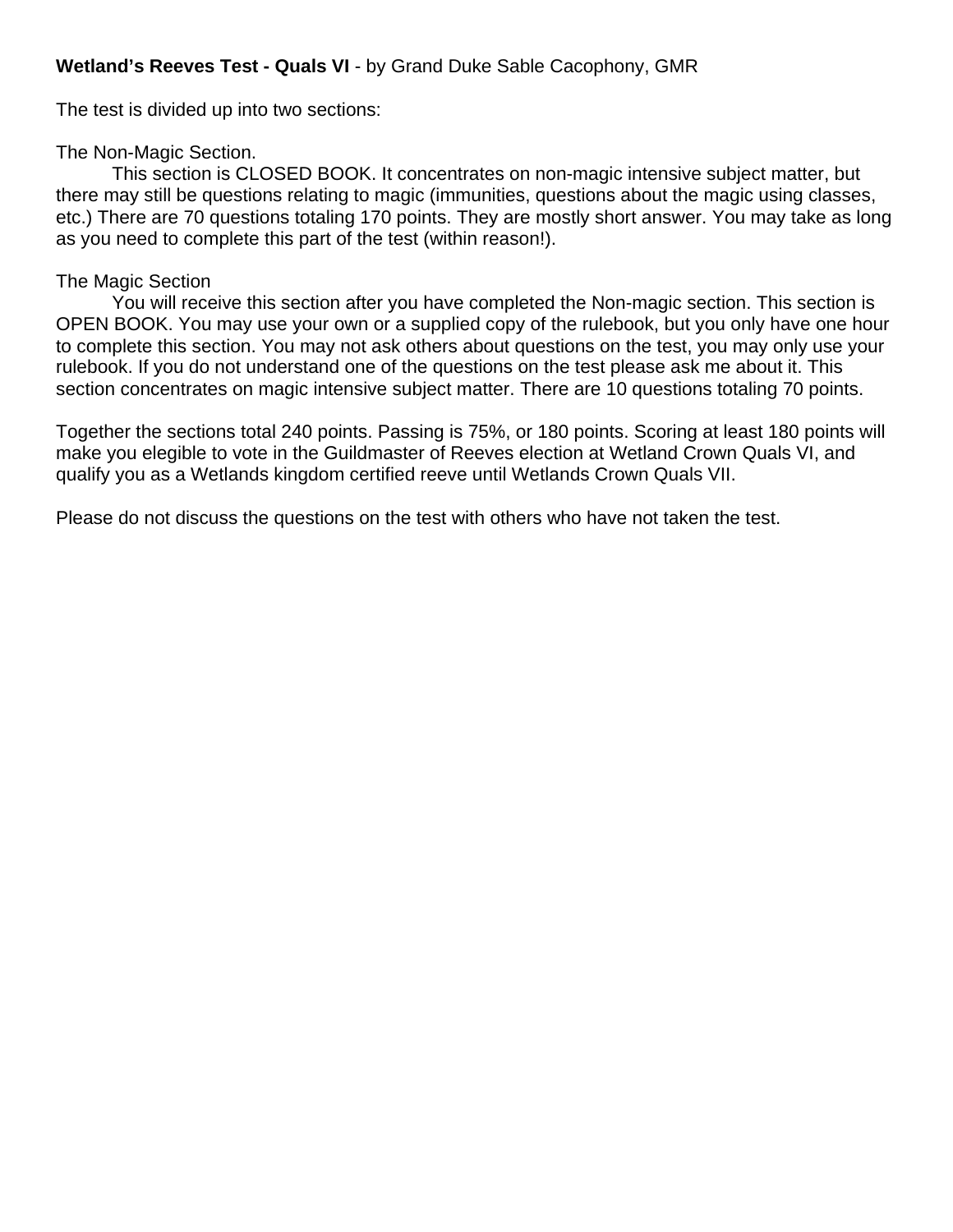**Wetland's Reeves Test - Non-Magic Section, Quals VI** - by Grand Duke Sable Cacophony, GMR Each question is worth 2 pts unless otherwise stated. This section is **CLOSED BOOK**.

| 1) How many credits does it take to gain a level in a class?<br>2) What experience is nessacary to play an anti-paladin?                                                                 |                                                                                                                                        |                                          |                                                                                              |  |  |  |  |  |
|------------------------------------------------------------------------------------------------------------------------------------------------------------------------------------------|----------------------------------------------------------------------------------------------------------------------------------------|------------------------------------------|----------------------------------------------------------------------------------------------|--|--|--|--|--|
| 3) At what level does an Anti-paladin gain the ability to wield poisoned weapons?                                                                                                        |                                                                                                                                        |                                          |                                                                                              |  |  |  |  |  |
| 4) (5pts.) What classes can use a flail?                                                                                                                                                 |                                                                                                                                        |                                          |                                                                                              |  |  |  |  |  |
|                                                                                                                                                                                          |                                                                                                                                        |                                          |                                                                                              |  |  |  |  |  |
| 5) What does it mean when an arrow has the following colors of cloth tied to it?                                                                                                         |                                                                                                                                        |                                          |                                                                                              |  |  |  |  |  |
|                                                                                                                                                                                          |                                                                                                                                        |                                          |                                                                                              |  |  |  |  |  |
|                                                                                                                                                                                          |                                                                                                                                        |                                          |                                                                                              |  |  |  |  |  |
|                                                                                                                                                                                          |                                                                                                                                        |                                          |                                                                                              |  |  |  |  |  |
|                                                                                                                                                                                          |                                                                                                                                        |                                          |                                                                                              |  |  |  |  |  |
| (4 pts.) Yellow?_____________<br>6) How many lives does a fourth level archer have? ___                                                                                                  |                                                                                                                                        |                                          |                                                                                              |  |  |  |  |  |
| 7) How many points of armor can a first level Archer wear?                                                                                                                               |                                                                                                                                        |                                          |                                                                                              |  |  |  |  |  |
|                                                                                                                                                                                          |                                                                                                                                        |                                          |                                                                                              |  |  |  |  |  |
|                                                                                                                                                                                          |                                                                                                                                        |                                          |                                                                                              |  |  |  |  |  |
| 10) At what level does an Assassin gain the ability to shoot a poisoned arrow?                                                                                                           |                                                                                                                                        |                                          |                                                                                              |  |  |  |  |  |
| 11) How many points of armor can a barbarian wear at fifth level? __________________________________                                                                                     |                                                                                                                                        |                                          |                                                                                              |  |  |  |  |  |
| 12) How many lives does a fourth level barbarian have?                                                                                                                                   |                                                                                                                                        |                                          |                                                                                              |  |  |  |  |  |
|                                                                                                                                                                                          |                                                                                                                                        |                                          |                                                                                              |  |  |  |  |  |
|                                                                                                                                                                                          |                                                                                                                                        |                                          | 14) At what level does a Barbarian gain the ability to fight after death?                    |  |  |  |  |  |
| 15) What Wizards spells will kill a Barbarian in F.A.D.? [18] Mannessen Matter and Mixtards and Mixtards and M                                                                           |                                                                                                                                        |                                          |                                                                                              |  |  |  |  |  |
|                                                                                                                                                                                          |                                                                                                                                        |                                          | 16) (4 pts.) Name five spells barbarians are immune to: _________________________            |  |  |  |  |  |
|                                                                                                                                                                                          |                                                                                                                                        |                                          |                                                                                              |  |  |  |  |  |
| 17) What is the minimum garb to play a Bard?                                                                                                                                             |                                                                                                                                        |                                          |                                                                                              |  |  |  |  |  |
|                                                                                                                                                                                          |                                                                                                                                        |                                          | 18) (4 pts.) Which magic classes can use a small square shield?                              |  |  |  |  |  |
| 19) How many lives does a first level Druid have?                                                                                                                                        |                                                                                                                                        |                                          |                                                                                              |  |  |  |  |  |
|                                                                                                                                                                                          |                                                                                                                                        |                                          |                                                                                              |  |  |  |  |  |
| 21) If a person is wearing a white belt, they are a: ____________________________                                                                                                        |                                                                                                                                        |                                          |                                                                                              |  |  |  |  |  |
|                                                                                                                                                                                          | 22) If a person is wearing a red belt, they are a:<br>23) What level is a monk if he is wearing a grey belt? _________________________ |                                          |                                                                                              |  |  |  |  |  |
| 24) At what level does a monk gain Vibrating Palm?                                                                                                                                       |                                                                                                                                        |                                          |                                                                                              |  |  |  |  |  |
|                                                                                                                                                                                          |                                                                                                                                        |                                          | 25) (5pts.) Sixth level Monks are not immune to: (Cross out those the monk is NOT immune to) |  |  |  |  |  |
|                                                                                                                                                                                          |                                                                                                                                        | Touch of Death Entangle Steal Life Sleep |                                                                                              |  |  |  |  |  |
| Wounding                                                                                                                                                                                 | Confusion                                                                                                                              | Call Lighting                            | Honor Duel                                                                                   |  |  |  |  |  |
| Poison                                                                                                                                                                                   | Tracking                                                                                                                               | Entangle Trap                            | <b>Vibrating Palm</b>                                                                        |  |  |  |  |  |
| Charm                                                                                                                                                                                    | Paralyzation                                                                                                                           | Silence                                  | <b>Hold Person</b>                                                                           |  |  |  |  |  |
| Mass Sleep                                                                                                                                                                               | Doomsday                                                                                                                               | <b>Visit</b>                             | Yield                                                                                        |  |  |  |  |  |
| 26) Can monsters normally wear enchantments? ___                                                                                                                                         |                                                                                                                                        |                                          |                                                                                              |  |  |  |  |  |
|                                                                                                                                                                                          |                                                                                                                                        |                                          |                                                                                              |  |  |  |  |  |
|                                                                                                                                                                                          |                                                                                                                                        |                                          |                                                                                              |  |  |  |  |  |
| <u> 1980 - Johann John Stone, mars eta biztanleria (</u>                                                                                                                                 |                                                                                                                                        |                                          |                                                                                              |  |  |  |  |  |
| 30) At what level does a paladin gain the ability to heal others? _________________________________                                                                                      |                                                                                                                                        |                                          |                                                                                              |  |  |  |  |  |
|                                                                                                                                                                                          |                                                                                                                                        |                                          |                                                                                              |  |  |  |  |  |
| 32) Name all classes immune to scout entangle trap:                                                                                                                                      |                                                                                                                                        |                                          |                                                                                              |  |  |  |  |  |
| 32) Ivanie all classes immune to scout entangle trap: ___________________________<br>33) If a person uses a bandaged limb, how long until they regain the wound? _______________________ |                                                                                                                                        |                                          |                                                                                              |  |  |  |  |  |
| 34) How many hits from a flame arrow does it take to destroy a siege engine?                                                                                                             |                                                                                                                                        |                                          |                                                                                              |  |  |  |  |  |
| 35) At what level can a Scout use a crossbow?                                                                                                                                            |                                                                                                                                        |                                          |                                                                                              |  |  |  |  |  |
|                                                                                                                                                                                          |                                                                                                                                        |                                          |                                                                                              |  |  |  |  |  |
| 37) At what level can a Warrior use javelins? __________________________________                                                                                                         |                                                                                                                                        |                                          |                                                                                              |  |  |  |  |  |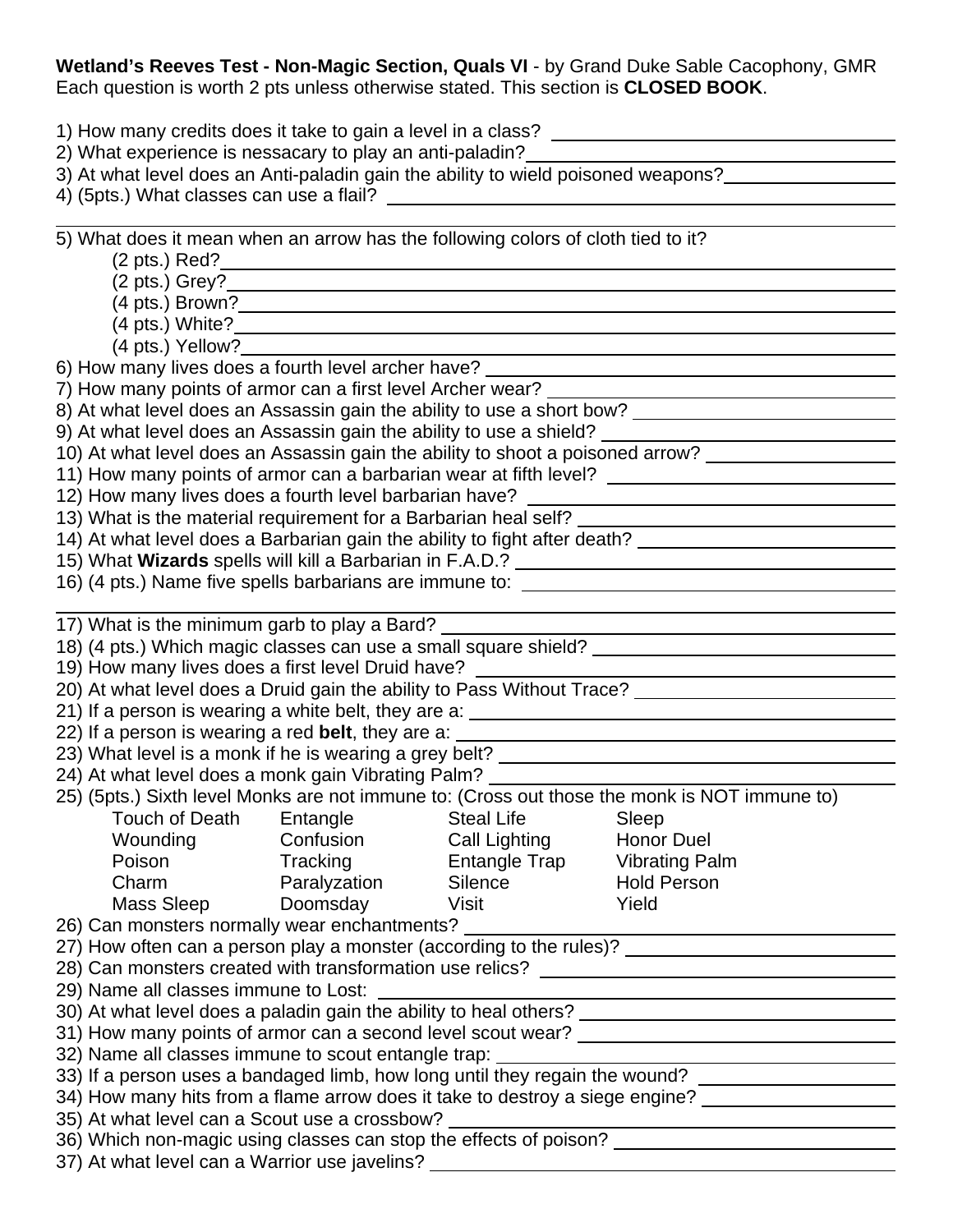| 40) What color is reserved for Reeves?                                                                                                                       |                                                                   |  |  |  |  |  |  |
|--------------------------------------------------------------------------------------------------------------------------------------------------------------|-------------------------------------------------------------------|--|--|--|--|--|--|
|                                                                                                                                                              |                                                                   |  |  |  |  |  |  |
|                                                                                                                                                              | 42) How old must you be to play Amtgard without parental consent? |  |  |  |  |  |  |
| 43) How old must you be to play Amtgard without permission from the monarch? ________________                                                                |                                                                   |  |  |  |  |  |  |
|                                                                                                                                                              |                                                                   |  |  |  |  |  |  |
|                                                                                                                                                              |                                                                   |  |  |  |  |  |  |
| 46) Spell Amtgard:                                                                                                                                           |                                                                   |  |  |  |  |  |  |
|                                                                                                                                                              |                                                                   |  |  |  |  |  |  |
|                                                                                                                                                              |                                                                   |  |  |  |  |  |  |
|                                                                                                                                                              |                                                                   |  |  |  |  |  |  |
|                                                                                                                                                              |                                                                   |  |  |  |  |  |  |
| 51) (5 pts.) Match the weapon with it's color coding: (draw a line between them)                                                                             |                                                                   |  |  |  |  |  |  |
| Swords                                                                                                                                                       | Orange                                                            |  |  |  |  |  |  |
| <b>Flails</b>                                                                                                                                                | White                                                             |  |  |  |  |  |  |
| Arrows                                                                                                                                                       | Pink                                                              |  |  |  |  |  |  |
| <b>Spears</b>                                                                                                                                                | Red                                                               |  |  |  |  |  |  |
| <b>Great Weapons</b>                                                                                                                                         | <b>Blue</b>                                                       |  |  |  |  |  |  |
| The Sword of Flame                                                                                                                                           | Yellow                                                            |  |  |  |  |  |  |
| Poison Weapons                                                                                                                                               | Plaid                                                             |  |  |  |  |  |  |
| Catapult                                                                                                                                                     | Green                                                             |  |  |  |  |  |  |
| <b>Rocks</b>                                                                                                                                                 | Grey                                                              |  |  |  |  |  |  |
| <b>Javalins</b>                                                                                                                                              | <b>Black</b>                                                      |  |  |  |  |  |  |
| 52) Circle which of the above weapon types are REQUIRED to have their color coding on them.                                                                  |                                                                   |  |  |  |  |  |  |
| 53) What is the minimum length for a striking surface on a polearm? ________________________________                                                         |                                                                   |  |  |  |  |  |  |
|                                                                                                                                                              |                                                                   |  |  |  |  |  |  |
| 55) What is the maximum length for a dagger?                                                                                                                 |                                                                   |  |  |  |  |  |  |
| 56) What is the maximum length for a short weapon?                                                                                                           | <u> 1989 - Johann Barnett, fransk politik (</u>                   |  |  |  |  |  |  |
|                                                                                                                                                              |                                                                   |  |  |  |  |  |  |
|                                                                                                                                                              |                                                                   |  |  |  |  |  |  |
|                                                                                                                                                              |                                                                   |  |  |  |  |  |  |
| 60) What is the maximum surface area of a medium shield?<br><u>Communities</u> of a medium shield?                                                           |                                                                   |  |  |  |  |  |  |
| 61) (5 pts.) How much is the following armor examples worth?                                                                                                 |                                                                   |  |  |  |  |  |  |
| four layers of canvas ________________________                                                                                                               |                                                                   |  |  |  |  |  |  |
|                                                                                                                                                              |                                                                   |  |  |  |  |  |  |
|                                                                                                                                                              |                                                                   |  |  |  |  |  |  |
| Brigandine with scales _________________________                                                                                                             |                                                                   |  |  |  |  |  |  |
| Studded 1/4" thick cuirboulli ___________________________                                                                                                    |                                                                   |  |  |  |  |  |  |
| Ribbed plate ________________________<br>Warrior improved plate                                                                                              |                                                                   |  |  |  |  |  |  |
|                                                                                                                                                              |                                                                   |  |  |  |  |  |  |
| 62) What is the maximum draw length for Amtgard archery?                                                                                                     |                                                                   |  |  |  |  |  |  |
| 63) How many points of damage does a crossbow normally do?<br>64) How many points of damage does an arrow fired from a crossbow normally do? _______________ |                                                                   |  |  |  |  |  |  |
| 65) How long must a player wait at Nirvana to "replace" a destroyed item? _________________________                                                          |                                                                   |  |  |  |  |  |  |
| 66) A subdual shot to limb has what effect?                                                                                                                  |                                                                   |  |  |  |  |  |  |
|                                                                                                                                                              |                                                                   |  |  |  |  |  |  |
| 68) A player who is killed must count to _________ Where? ______________________                                                                             |                                                                   |  |  |  |  |  |  |
| 69) There can be only 1 bow for every ______________________________ people on a side.                                                                       |                                                                   |  |  |  |  |  |  |
| 70) There can be only 1 of each magic using class per ___________________________ people on a side.                                                          |                                                                   |  |  |  |  |  |  |
|                                                                                                                                                              |                                                                   |  |  |  |  |  |  |